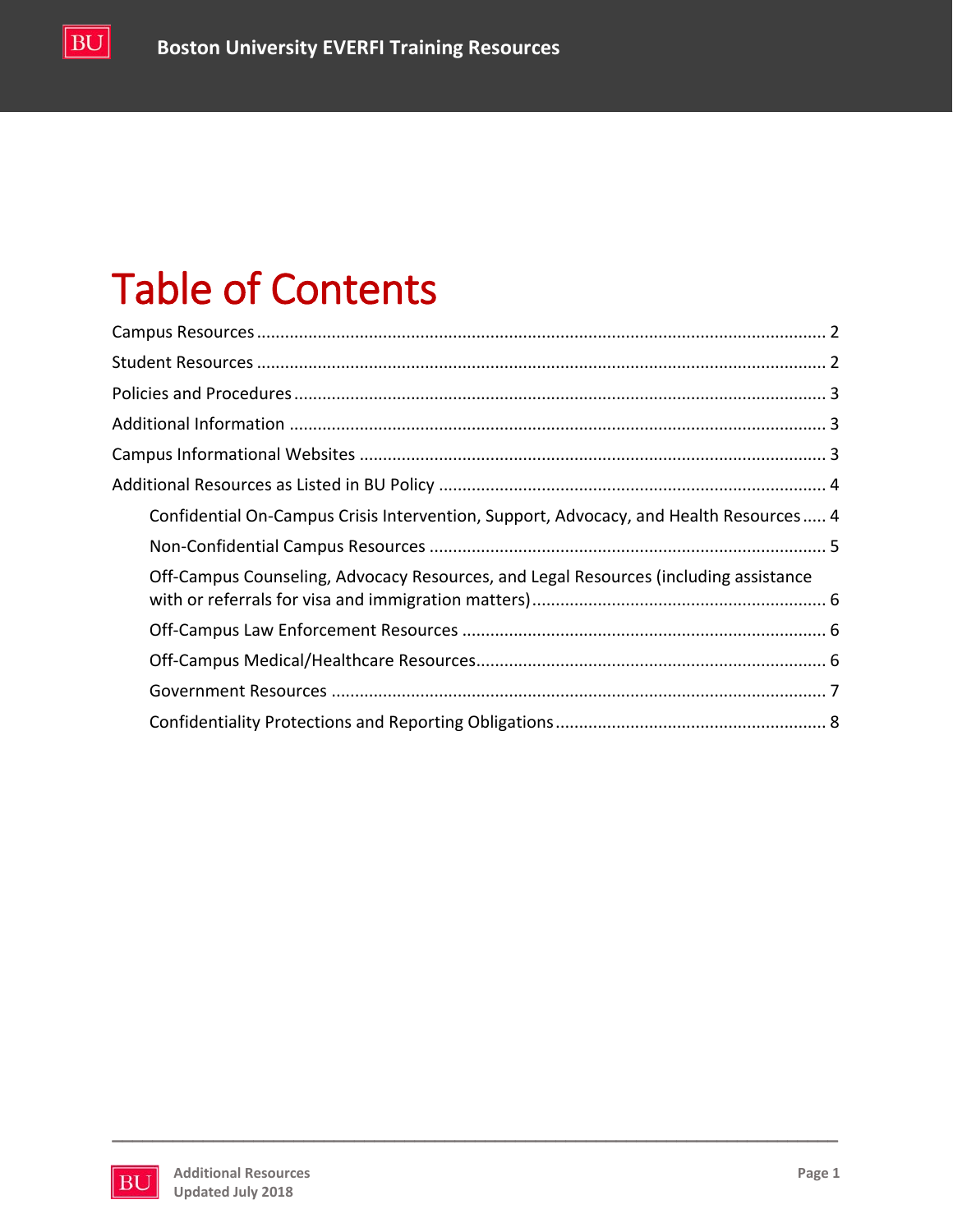### Campus Resources

- **Equal Opportunity Office**  617-353-9286 http://www.bu.edu/eoo/ Title IX Coordinator Kim Randall - Deputy Title IX Coordinators by Office/School
- **Faculty and Staff Assistance Office (FSAO)**  617-353-5381 http://www.bu.edu/fsao/
- **Human Resources** 617-353-2380 https://www.bu.edu/hr/
- **Office of the Ombuds** CRC Campus: (617) 358-5960 MED Campus: (617) 638-7645 https://www.bu.edu/ombuds/
- **Boston University Police**  617-353-2121 http://www.bu.edu/police/ Tip line: Text tip 411 (847-411); keyword BU

# Student Resources

- **Sexual Assault Response & Prevention Center (SARP)** http://www.bu.edu/shs/sarp/ 617-353-7277 sarp@bu.edu
- **Dean of Students Office** https://www.bu.edu/dos/ dos@bu.edu 617-353-4126
- **Behavioral Medicine** https://www.bu.edu/shs/behavioral-medicine/ 617-353-3569

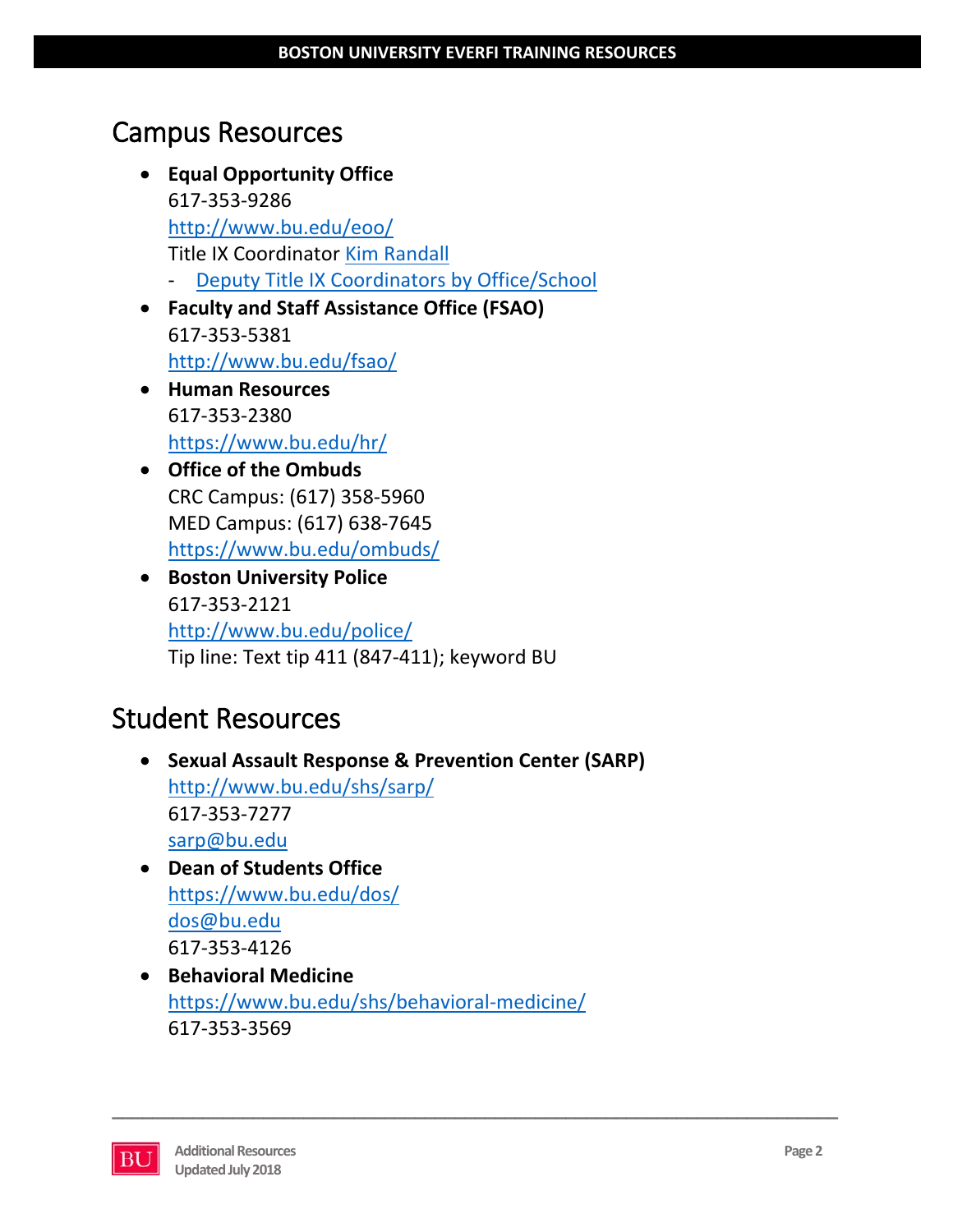### Policies and Procedures

### **Sexual Misconduct/Title IX Policy**

*Available at* http://www.bu.edu/policies/employment/sexual-misconducttitle-ixpolicy/.

**Procedures for the Resolution of Sexual Misconduct Complaints against Faculty, Staff, Affiliates, and Non-Affiliates** ("Faculty and Staff Procedures")

*Available at http://www.bu.edu/policies/employment/procedures-faculty-staffaffiliates-non-affiliates-sexual-misconduct/.* 

**Procedures for the Resolution of Sexual Misconduct Complaints against Students** ("Student Procedures")

*Available at: http://www.bu.edu/policies/academics/procedures-complaintsagainst-student-sexual-misconduct/.* 

# Additional Information

• **Statement from Provost to BU community on changes to Title IX Guidance issued by Department of Education on September 22, 2017.** 

*Available at: http://www.bu.edu/policies/files/2017/09/Changes-to-Title-IX-Guidance-9-27-17.pdf*.

## Campus Informational Websites

• **Boston University Safety Website Sexual Misconduct webpage** http://www.bu.edu/safety/sexual-misconduct/

Includes: Title IX Information**,** Deputy Title IX Coordinators by Office/School, Information on Reporting, Frequently Asked Questions, Legal and Educational Resources, and Climate Survey Results.

**\_\_\_\_\_\_\_\_\_\_\_\_\_\_\_\_\_\_\_\_\_\_\_\_\_\_\_\_\_\_\_\_\_\_\_\_\_\_\_\_\_\_\_\_\_\_\_\_\_\_\_\_\_\_\_\_\_\_\_\_\_\_\_\_\_\_\_\_\_\_\_\_** 

• **Boston University Policies website** http://www.bu.edu/policies/

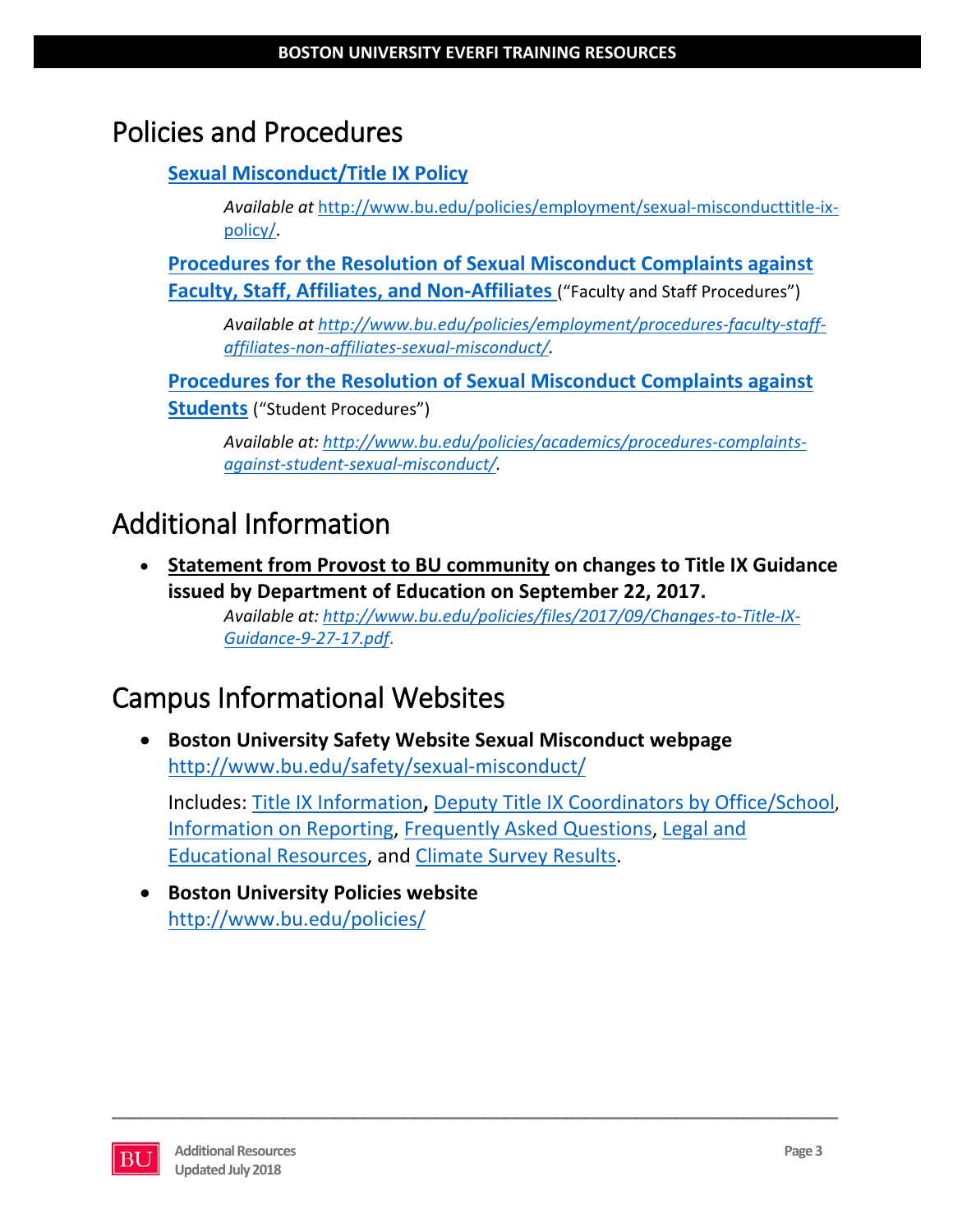# Additional Resources as Listed in BU Policy

These resources are listed in the Sexual Misconduct/Title IX Policy "X. RESOURCES AND SUPPORT" AND "XI. CONFIDENTIALITY PROTECTIONS AND REPORTING OBLIGATIONS" SECTIONS. Up-to-date contact information can always be found on the University's Safety website page on Sexual Misconduct.

### Confidential On-Campus Crisis Intervention, Support, Advocacy, and Health Resources

Sexual Assault Response & Prevention Center (SARP) for students 930 Commonwealth Ave. 24-hour hotline: 617-353-SARP (7277) By email: sarp@bu.edu

Student Health Services/Behavioral Medicine 881W Commonwealth Ave., 1st Floor

Medical Department 617-353-3575

Behavioral Medicine 24-hour hotline: 617-353-3569

Faculty & Staff Assistance Office (for employees)

Charles River Campus 270 Bay State Road, B-30 617-353-5381

Medical Campus Dr. Solomon Carter Fuller Mental Health Center 85 East Newton St., 10th Floor, M-1007 617-638-5381 By email: fsao@bu.edu

Office of the Ombuds

Charles River Campus 930 Commonwealth Avenue 617-358-5960

Medical Campus Dr. Solomon Carter Fuller Mental Health Center 85 East Newton Street, Suite 818 617-638-7645

**\_\_\_\_\_\_\_\_\_\_\_\_\_\_\_\_\_\_\_\_\_\_\_\_\_\_\_\_\_\_\_\_\_\_\_\_\_\_\_\_\_\_\_\_\_\_\_\_\_\_\_\_\_\_\_\_\_\_\_\_\_\_\_\_\_\_\_\_\_\_\_\_** 

University Chaplains

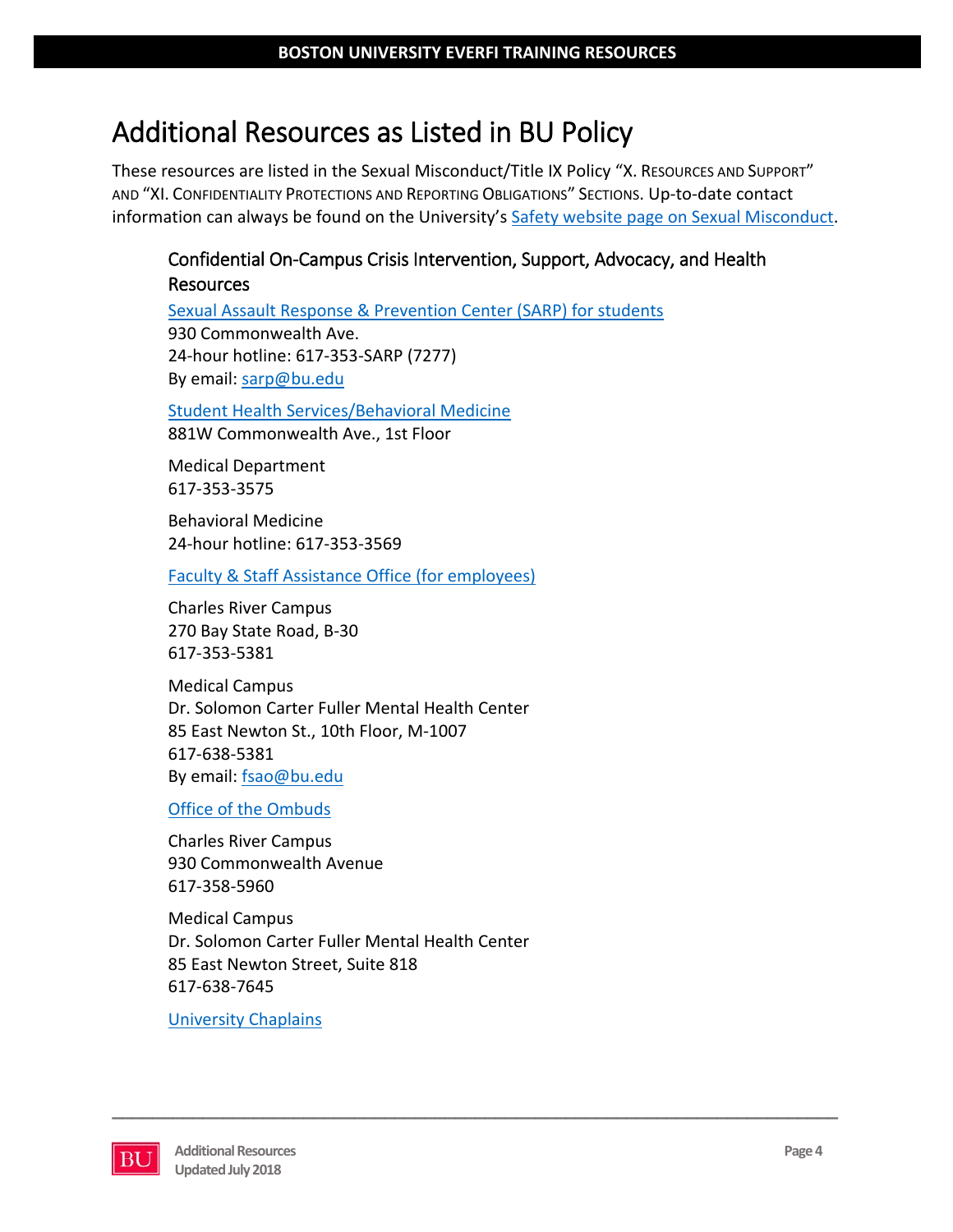Charles River Campus 735 Commonwealth Ave. 617-353-3560

#### Non-Confidential Campus Resources

University Title IX Coordinator 888 Commonwealth Ave., Suite 303 617-353-9286 By email: titleix@bu.edu

**Deputy Title IX Coordinators and their contact information**

Boston University Police Department

32 Harry Agganis Way In an emergency: 617-353-2121 Detective Unit: 617-353-3436

Dean of Students Office (Students)

George Sherman Union, 3d Floor 775 Commonwealth Ave. 617-353-4126

Office of Judicial Affairs (Students) 19 Deerfield Street, 3rd Floor *(Moving to 25 Buick Street on 10/1/18)* 617-358-0700

Equal Opportunity Office (Faculty and Staff)

888 Commonwealth Ave., Suite 303 617-353-9286 By email: titleix@bu.edu

Human Resources (Faculty and Staff)

Charles River Campus 25 Buick Street, 2nd Floor 617-353-2380

Medical Campus 801 Massachusetts Avenue Crosstown Center Building, Suite 400 617-638-4610

**\_\_\_\_\_\_\_\_\_\_\_\_\_\_\_\_\_\_\_\_\_\_\_\_\_\_\_\_\_\_\_\_\_\_\_\_\_\_\_\_\_\_\_\_\_\_\_\_\_\_\_\_\_\_\_\_\_\_\_\_\_\_\_\_\_\_\_\_\_\_\_\_** 

University Service Center

881 Commonwealth Avenue 617-358-1818 By email: usc@bu.edu

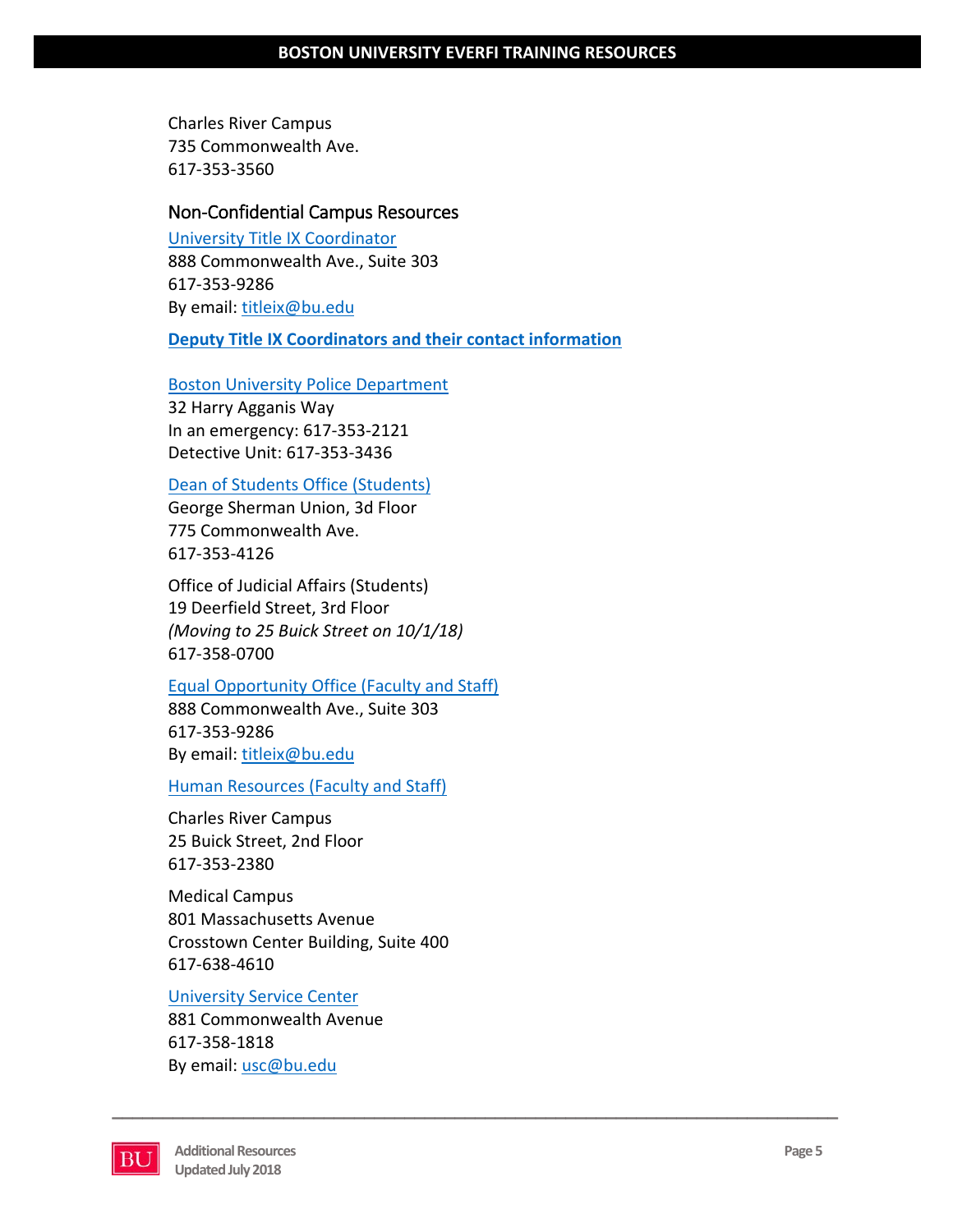Student Financial Assistance 881 Commonwealth Avenue 617-353-2965 By email: finaid@bu.edu

### Off-Campus Counseling, Advocacy Resources, and Legal Resources (including assistance with or referrals for visa and immigration matters)

Boston Area Rape Crisis Center (BARCC)

617-492-RAPE (7273) 800-841-8371

Victim Rights Law Center (VRLC)

115 Broad Street, 3rd Floor Boston, MA 02110 617-399-6720 ext. 19

#### Fenway Health Violence Recovery Program

Ansin Building 1340 Boylston Street Boston, MA 02215 617-927-6250, 800-834-3242 After 5:00 pm or on the weekends, call 877-785-2020

#### Off-Campus Law Enforcement Resources

Boston Police Department Sexual Assault Unit Boston Police Department – 911 or 617-343-4400 Boston Police Sexual Assault Unit 617-343-4400 Brookline Police Department – 911 Brookline Police Detective Bureau 617-730-2244

#### Off-Campus Medical/Healthcare Resources

A medical provider can provide emergency and/or follow-up medical services as appropriate, and a person can discuss any related health care concerns in a confidential medical setting. The medical examination has two primary goals: (i) to diagnose and treat the full extent of any injury or physical effect (sexually transmitted infection or pregnancy) and (ii) to properly collect and preserve evidence. There is a limited window of time within which to preserve physical and other forms of evidence (usually within 96 hours of the sexual assault). Taking the step to gather evidence immediately does not commit a person to any course of action.

**\_\_\_\_\_\_\_\_\_\_\_\_\_\_\_\_\_\_\_\_\_\_\_\_\_\_\_\_\_\_\_\_\_\_\_\_\_\_\_\_\_\_\_\_\_\_\_\_\_\_\_\_\_\_\_\_\_\_\_\_\_\_\_\_\_\_\_\_\_\_\_\_** 

Beth Israel Deaconess Medical Center Emergency Department West Campus, 190 Pilgrim Road, Boston, MA

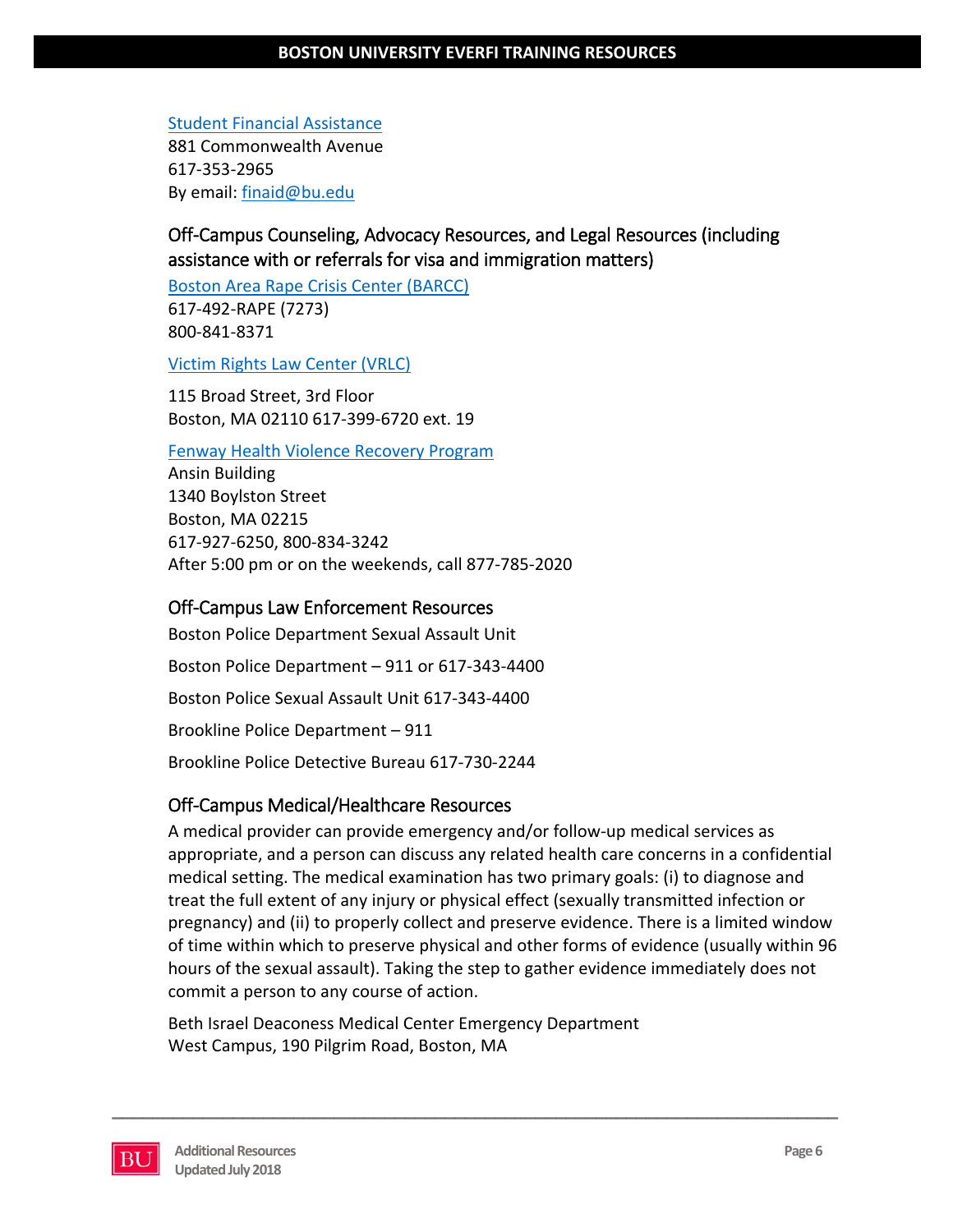617-754-2400 Emergency Room 617-754-2323 Non-ER injuries

*Note*: Beth Israel Deaconess, along with Boston Medical Center and Brigham & Women's Hospital are SANE designated hospitals that have specially trained Sexual Assault Nurse Examiners ("SANE") on call. SARP can help students arrange a SANE examination.

#### Government Resources

The resources listed here may provide additional assistance for those who would like to file an external complaint of sexual misconduct or students with inquiries regarding the application of Title IX and its implementing regulations.

U.S. Department of Education, Office for Civil Rights

Office for Civil Rights Region I – Boston Office 5 Post Office Square, 8th Floor Boston, MA 02109-3921 617-289-0111 By email: OCR.Boston@ed.gov

U.S. Department of Justice, Office on Violence Against Women https://www.justice.gov/ovw/protecting-students-sexual-assault U.S. Department of Justice Office on Violence Against Women 145 N Street, NE, Suite 10W.121 Washington, DC 20530 202-307-6026

White House Task Force, Protecting Students from Sexual Assault, U.S. Department of Justice

**\_\_\_\_\_\_\_\_\_\_\_\_\_\_\_\_\_\_\_\_\_\_\_\_\_\_\_\_\_\_\_\_\_\_\_\_\_\_\_\_\_\_\_\_\_\_\_\_\_\_\_\_\_\_\_\_\_\_\_\_\_\_\_\_\_\_\_\_\_\_\_\_** 

https://www.justice.gov/ovw/protecting-students-sexual-assault

#### U.S. Citizenship and Immigration Services

Boston Field Office John F. Kennedy Federal Building 15 New Sudbury Street Room E-160 Boston, MA 02203 800-375-5283

Massachusetts Commission Against Discrimination (MCAD)

1 Ashburton Place, Sixth Floor Boston, MA 02108 617-994-6000

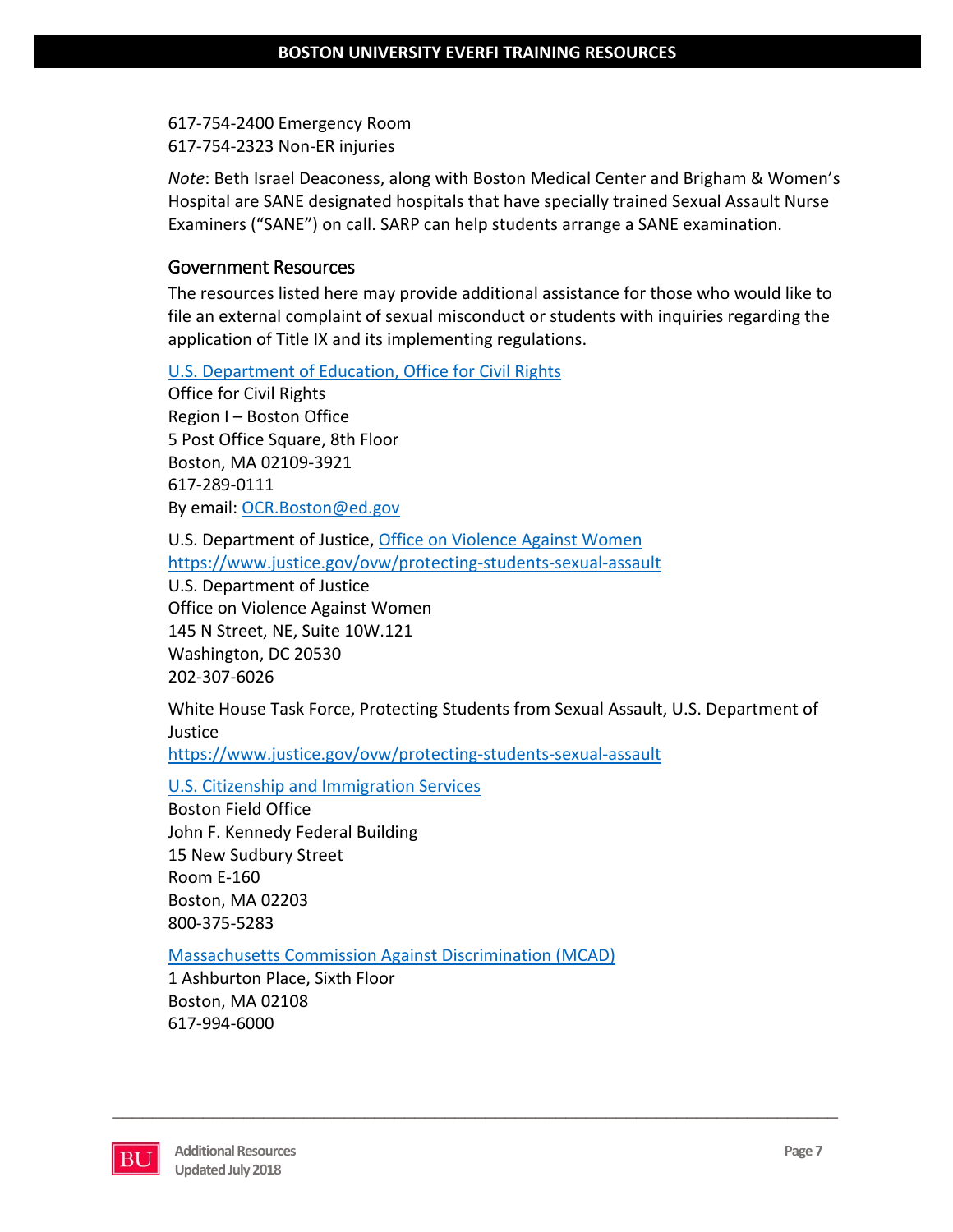### Confidentiality Protections and Reporting Obligations

As a reminder, confidential resources will not share information with anyone. Nonconfidential resources are also required to respect a complainant's privacy to the greatest extent possible. They will disclose identifying information to others only on a need-to-know basis. The chart below identifies the reporting obligations and confidentiality protections of each office/personnel.

| <b>Office/Personnel</b>                                                | <b>Status</b> | <b>Reporting Obligation</b>                                                                                                                                                                                                                                                                                                                                                                                                                                                                                                                                             |
|------------------------------------------------------------------------|---------------|-------------------------------------------------------------------------------------------------------------------------------------------------------------------------------------------------------------------------------------------------------------------------------------------------------------------------------------------------------------------------------------------------------------------------------------------------------------------------------------------------------------------------------------------------------------------------|
| University Chaplains<br>(Clergy)                                       | Confidential  | None, unless acting in a role described below.                                                                                                                                                                                                                                                                                                                                                                                                                                                                                                                          |
| <b>Behavioral Medicine</b>                                             | Confidential  | Behavioral Medicine will report incidents without any identifying<br>information to the Title IX Coordinator to help the University<br>understand the existence and extent of the problem (Title IX).<br>If the incident is a crime on or near campus, Behavioral Medicine<br>will report it without any identifying information to BUPD for<br>inclusion in the annual security report and for issuance of any<br>required timely warning (Clery Act).                                                                                                                 |
| Sexual Assault<br>Response and<br><b>Prevention Center</b><br>("SARP") | Confidential  | SARP will report incidents without any identifying information to the<br>Title IX Coordinator to help the University understand the existence<br>and extent of the problem (Title IX).<br>If the incident is a crime on or near campus, SARP may report it<br>without any identifying information to BUPD for inclusion in the<br>annual security report and for issuance of any required timely<br>warning (Clery Act) if the complainant consents to the report.                                                                                                      |
| <b>Student Health Services</b><br>("SHS")                              | Confidential  | SHS will report incidents without any identifying information to the<br>Title IX Coordinator to help the University understand the existence<br>and extent of the problem (Title IX).<br>If the incident is a crime on or near campus, SHS will report it<br>without any identifying information to BUPD for inclusion in the<br>annual security report and for issuance of any required timely<br>warning (Clery Act).<br>If there is reasonable cause to suspect that a minor has been<br>sexually assaulted, SHS will notify law enforcement (Massachusetts<br>Law). |

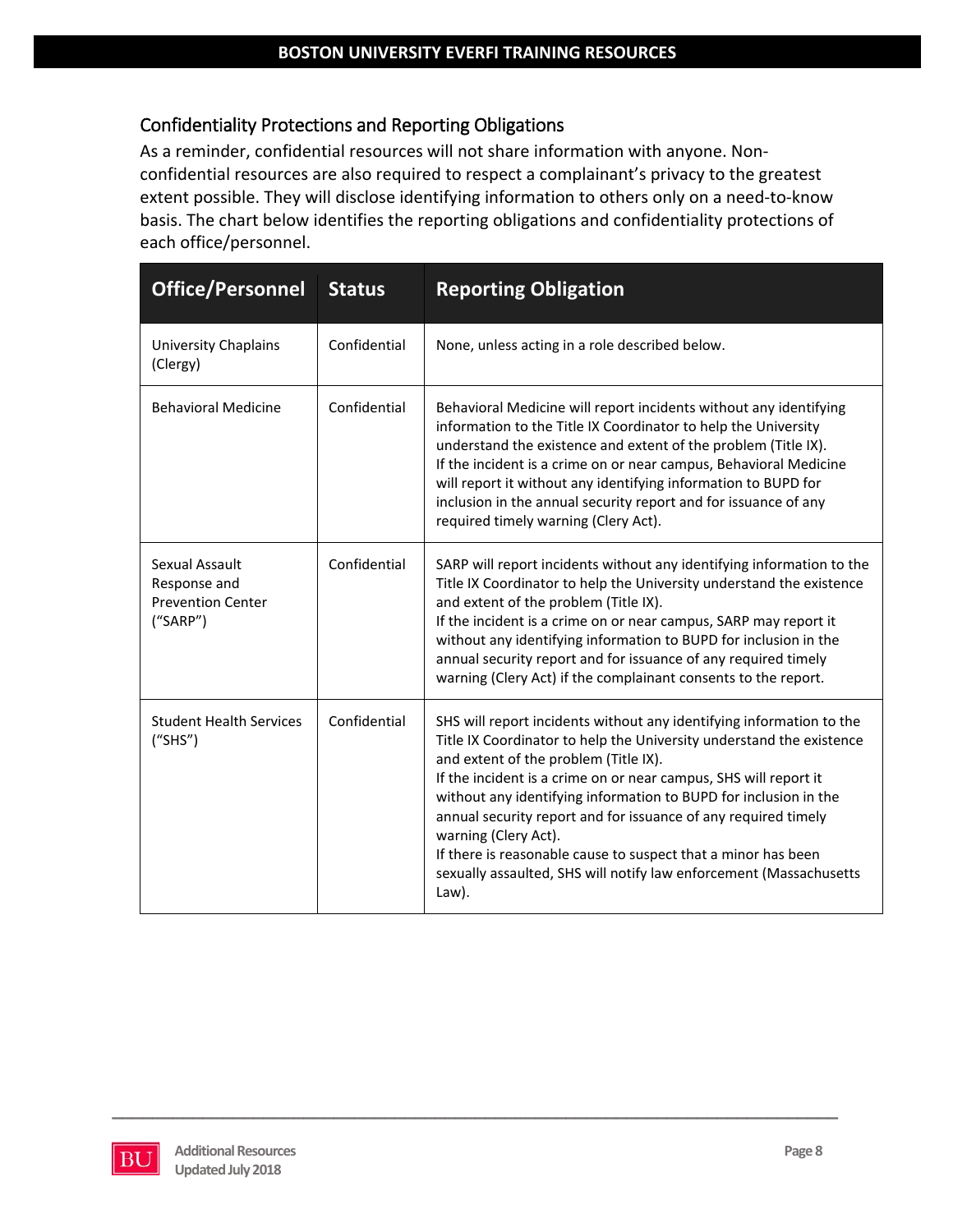### **BOSTON UNIVERSITY EVERFI TRAINING RESOURCES**

| <b>Office/Personnel</b>                          | <b>Status</b>              | <b>Reporting Obligation</b>                                                                                                                                                                                                                                                                                                                                                                                                                                                                                                                                                                                                     |
|--------------------------------------------------|----------------------------|---------------------------------------------------------------------------------------------------------------------------------------------------------------------------------------------------------------------------------------------------------------------------------------------------------------------------------------------------------------------------------------------------------------------------------------------------------------------------------------------------------------------------------------------------------------------------------------------------------------------------------|
| Faculty & Staff<br>Assistance Office<br>("FSAO") | Confidential               | FSAO will report incidents without any identifying information to the<br>Title IX Coordinator to help the University understand the existence and<br>extent of the problem (Title IX).<br>If the incident is a crime on or near campus, FSAO will report it without<br>any identifying information to BUPD for inclusion in the annual security<br>report and for issuance of any required timely warning (Clery Act).                                                                                                                                                                                                          |
| University Ombuds                                | Confidential               | The Ombuds may provide anonymous (de-identified) information to the<br>Title IX Coordinator in an effort to address emerging problems or to<br>prevent recurrence, including information on general trends or patterns<br>of concern (Title IX).                                                                                                                                                                                                                                                                                                                                                                                |
| Title IX Coordinator                             | <b>Not</b><br>Confidential | Unless a complainant requests otherwise and the request is granted, the<br>Title IX Coordinator will supervise the investigation and response to<br>reported incidents of sexual misconduct (Title IX).<br>If the incident is a crime on or near campus, the Title IX Coordinator will<br>report it without any identifying information to BUPD for inclusion in the<br>annual security report and for issuance of any required timely warning<br>(Clery Act).<br>The Title IX Coordinator will share information with University Personnel<br>who need to know it in order to carry out University policies and<br>procedures. |
| Deputy Title IX<br>Coordinator                   | <b>Not</b><br>Confidential | Unless a complainant requests otherwise and the request is granted, the<br>Deputy Title IX Coordinators will assist the Title IX Coordinator in the<br>investigation and response to reported incidents of sexual misconduct,<br>as appropriate (Title IX).                                                                                                                                                                                                                                                                                                                                                                     |
| Dean of Students Office<br>("Dean")              | Not<br>Confidential        | Unless a complainant requests otherwise and the request is granted, the<br>Dean's designee (the Office of Judicial Affairs) will investigate and<br>respond to reported incidents of sexual misconduct (Title IX).<br>If the incident is a crime on or near campus, the Dean will report it<br>without any identifying information to BUPD for inclusion in the annual<br>security report and for issuance of any required timely warning (Clery<br>Act).<br>The Dean will share information with University Personnel who need to<br>know it in order to carry out University policies and procedures.                         |
| <b>Office of Judicial Affairs</b><br>("OJA")     | Not<br>Confidential        | Unless a complainant requests otherwise and the request is granted, OJA<br>will investigate and respond to reported incidents of sexual misconduct<br>(Title IX). If the incident is a crime on or near campus, OJA will report it<br>without any identifying information to BUPD for inclusion in the annual<br>security report and for issuance of any required timely warning (Clery<br>Act). OJA will share information with University Personnel who need to<br>know it in order to carry out University policies and procedures.                                                                                          |

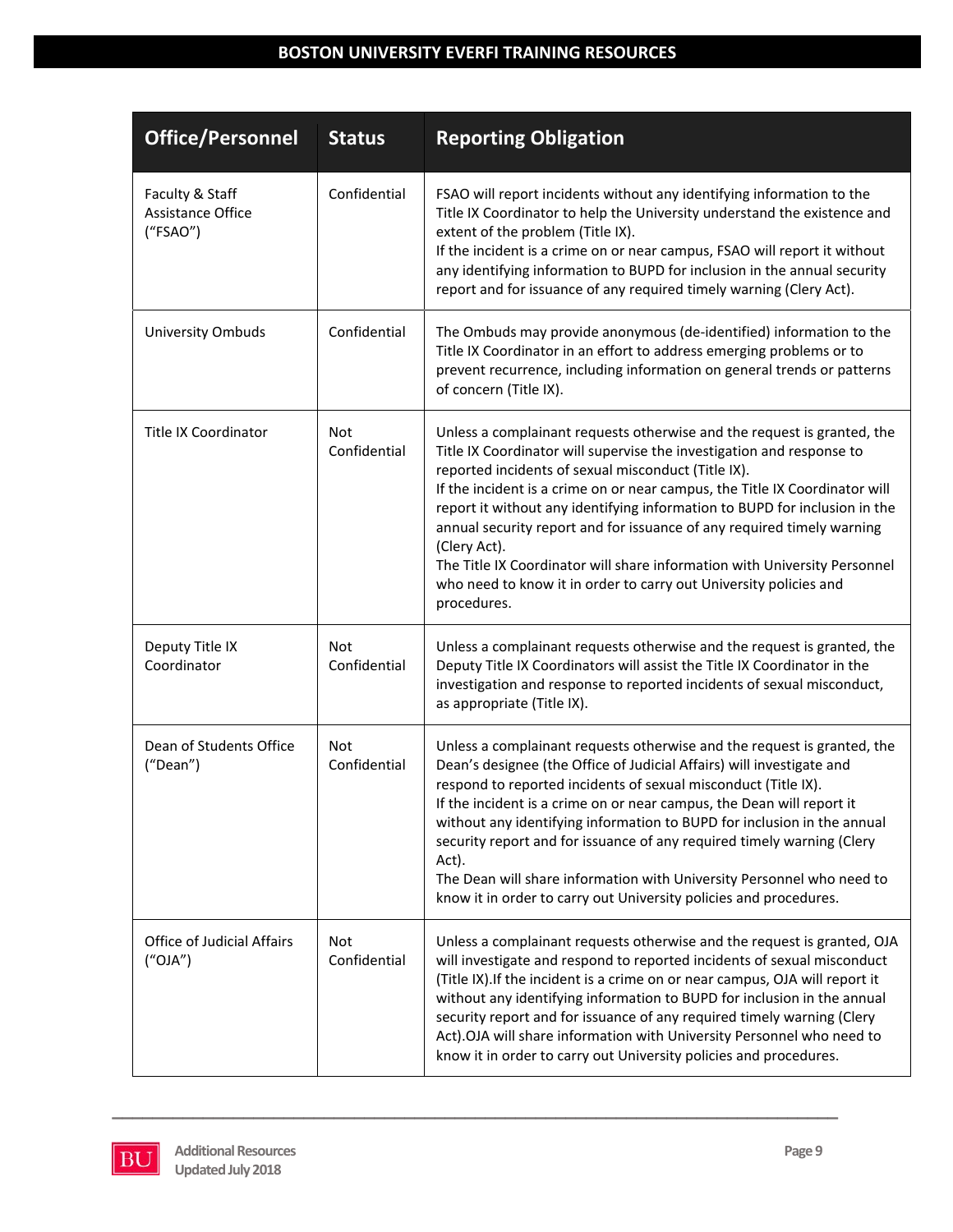